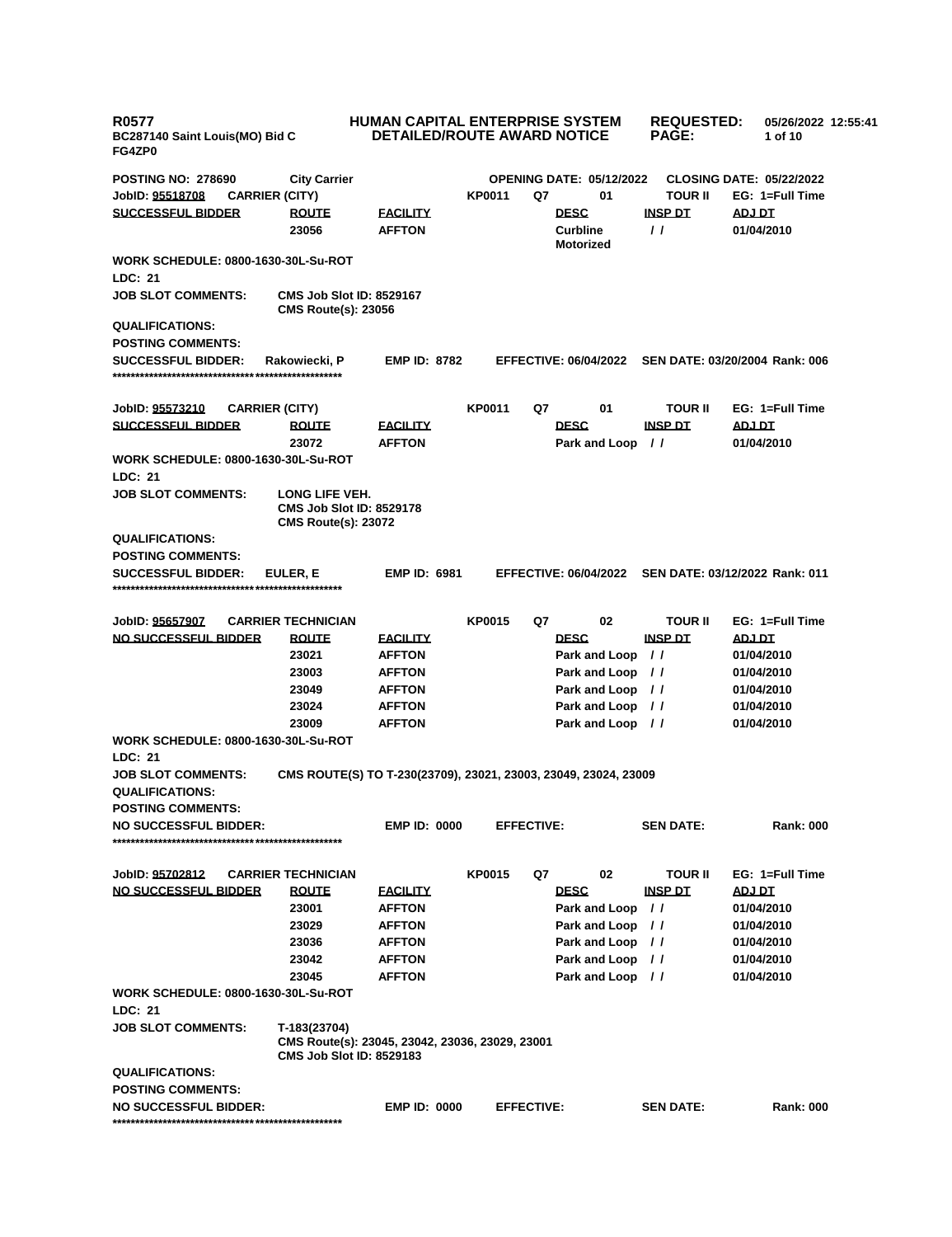| <b>R0577</b><br>BC287140 Saint Louis(MO) Bid C<br>FG4ZP0     |                                                                                                                     | <b>HUMAN CAPITAL ENTERPRISE SYSTEM</b><br>DETAILED/ROUTE AWARD NOTICE |               |    | <b>REQUESTED:</b><br><b>PAGE:</b> | 05/26/2022 12:55:41<br>2 of 10 |                                |
|--------------------------------------------------------------|---------------------------------------------------------------------------------------------------------------------|-----------------------------------------------------------------------|---------------|----|-----------------------------------|--------------------------------|--------------------------------|
| JobID: 95742398                                              | <b>CARRIER (CITY)</b>                                                                                               |                                                                       | <b>KP0011</b> | Q7 | 01                                | <b>TOUR II</b>                 | EG: 1=Full Time                |
| <b>SUCCESSFUL BIDDER</b>                                     | <u>ROUTE</u><br>23061                                                                                               | <b>FACILITY</b><br><b>AFFTON</b>                                      |               |    | <b>DESC</b><br>Park and Loop      | <b>INSP DT</b><br>$\prime$     | ADJ DT<br>01/04/2010           |
| <b>WORK SCHEDULE: 0800-1630-30L-Su-ROT</b><br>LDC: 21        |                                                                                                                     |                                                                       |               |    |                                   |                                |                                |
| <b>JOB SLOT COMMENTS:</b>                                    | LONG LIFE VEH.<br><b>NALC AGREEMENT 11/18/2000</b><br><b>CMS Job Slot ID: 1473739</b><br><b>CMS Route(s): 23061</b> |                                                                       |               |    |                                   |                                |                                |
| <b>QUALIFICATIONS:</b>                                       |                                                                                                                     |                                                                       |               |    |                                   |                                |                                |
| <b>POSTING COMMENTS:</b>                                     |                                                                                                                     |                                                                       |               |    |                                   |                                |                                |
| <b>SUCCESSFUL BIDDER:</b>                                    | <b>BROWN, D</b>                                                                                                     | <b>EMP ID: 6927</b>                                                   |               |    | <b>EFFECTIVE: 06/04/2022</b>      |                                | SEN DATE: 03/12/2022 Rank: 009 |
| JobID: 95880115                                              | <b>CARRIER (CITY)</b>                                                                                               |                                                                       | <b>KP0011</b> | Q7 | 01                                |                                | EG: 1=Full Time                |
| <b>SUCCESSFUL BIDDER</b>                                     | <b>ROUTE</b>                                                                                                        | <b>FACILITY</b>                                                       |               |    | <b>DESC</b>                       | <b>INSP DT</b>                 | <b>ADJ DT</b>                  |
|                                                              | 23007                                                                                                               | <b>AFFTON</b>                                                         |               |    | Park and Loop                     | $\prime$                       | 01/04/2010                     |
| <b>WORK SCHEDULE: 0800-1630-30L-Su-ROT</b>                   |                                                                                                                     |                                                                       |               |    |                                   |                                |                                |
| <b>LDC: 21</b>                                               |                                                                                                                     |                                                                       |               |    |                                   |                                |                                |
| <b>JOB SLOT COMMENTS:</b>                                    | <b>CMS Job Slot ID: 8530286</b><br><b>CMS Route(s): 23007</b>                                                       |                                                                       |               |    |                                   |                                |                                |
| <b>QUALIFICATIONS:</b>                                       |                                                                                                                     |                                                                       |               |    |                                   |                                |                                |
| <b>POSTING COMMENTS:</b>                                     |                                                                                                                     |                                                                       |               |    |                                   |                                |                                |
| <b>SUCCESSFUL BIDDER:</b>                                    | <b>PARKS.A</b>                                                                                                      | <b>EMP ID: 2661</b>                                                   |               |    | <b>EFFECTIVE: 06/04/2022</b>      |                                | SEN DATE: 08/17/2019 Rank: 002 |
| JobID: <u>72005730</u>                                       | <b>CARRIER (CITY)</b>                                                                                               |                                                                       | KP0011        | Q7 | 01                                | <b>TOUR II</b>                 | EG: 1=Full Time                |
| <b>SUCCESSFUL BIDDER</b>                                     | <u>ROUTE</u><br>05094                                                                                               | <b>FACILITY</b><br><b>CLAYTON</b>                                     |               |    | <b>DESC</b><br><b>Dismount</b>    | <b>INSP DT</b><br>04/09/2018   | <u>ADJ DT</u><br>06/14/2018    |
| <b>WORK SCHEDULE: 0830-1700-30L-Su-ROT</b><br><b>LDC: 21</b> |                                                                                                                     |                                                                       |               |    |                                   |                                |                                |
| <b>JOB SLOT COMMENTS:</b>                                    | THIS IS A COMBO ROUTE "05094"                                                                                       |                                                                       |               |    |                                   |                                |                                |
| <b>QUALIFICATIONS:</b>                                       |                                                                                                                     |                                                                       |               |    |                                   |                                |                                |
| <b>POSTING COMMENTS:</b>                                     |                                                                                                                     |                                                                       |               |    |                                   |                                |                                |
| <b>SUCCESSFUL BIDDER:</b>                                    | Carter, J                                                                                                           | <b>EMP ID: 5605</b>                                                   |               |    | <b>EFFECTIVE: 06/04/2022</b>      |                                | SEN DATE: 09/07/2002 Rank: 001 |
| JobID: 95624541                                              | <b>CARRIER (CITY)</b>                                                                                               |                                                                       | <b>KP0011</b> | Q7 | 01                                | <b>TOUR II</b>                 | EG: 1=Full Time                |
| <b>SUCCESSFUL BIDDER</b>                                     | <u>ROUTE</u>                                                                                                        | <b>FACILITY</b>                                                       |               |    | <b>DESC</b>                       | <b>INSP DT</b>                 | ADJ DT                         |
|                                                              | 17055                                                                                                               |                                                                       |               |    | Park and Loop //                  |                                | 07/24/2009                     |
| WORK SCHEDULE: 0830-1700-30L-Su-ROT                          |                                                                                                                     |                                                                       |               |    |                                   |                                |                                |
| <b>LDC: 21</b>                                               |                                                                                                                     |                                                                       |               |    |                                   |                                |                                |
| <b>JOB SLOT COMMENTS:</b>                                    | This position reports to the Clayton Branch, 7750 Maryvland Ave, St<br>Louis MO 63105.                              |                                                                       |               |    |                                   |                                |                                |
| <b>QUALIFICATIONS:</b>                                       |                                                                                                                     |                                                                       |               |    |                                   |                                |                                |
| <b>POSTING COMMENTS:</b>                                     |                                                                                                                     |                                                                       |               |    |                                   |                                |                                |
| <b>SUCCESSFUL BIDDER:</b>                                    | <b>JAMES, S</b>                                                                                                     | <b>EMP ID: 0148</b>                                                   |               |    | <b>EFFECTIVE: 06/04/2022</b>      |                                | SEN DATE: 01/15/2022 Rank: 004 |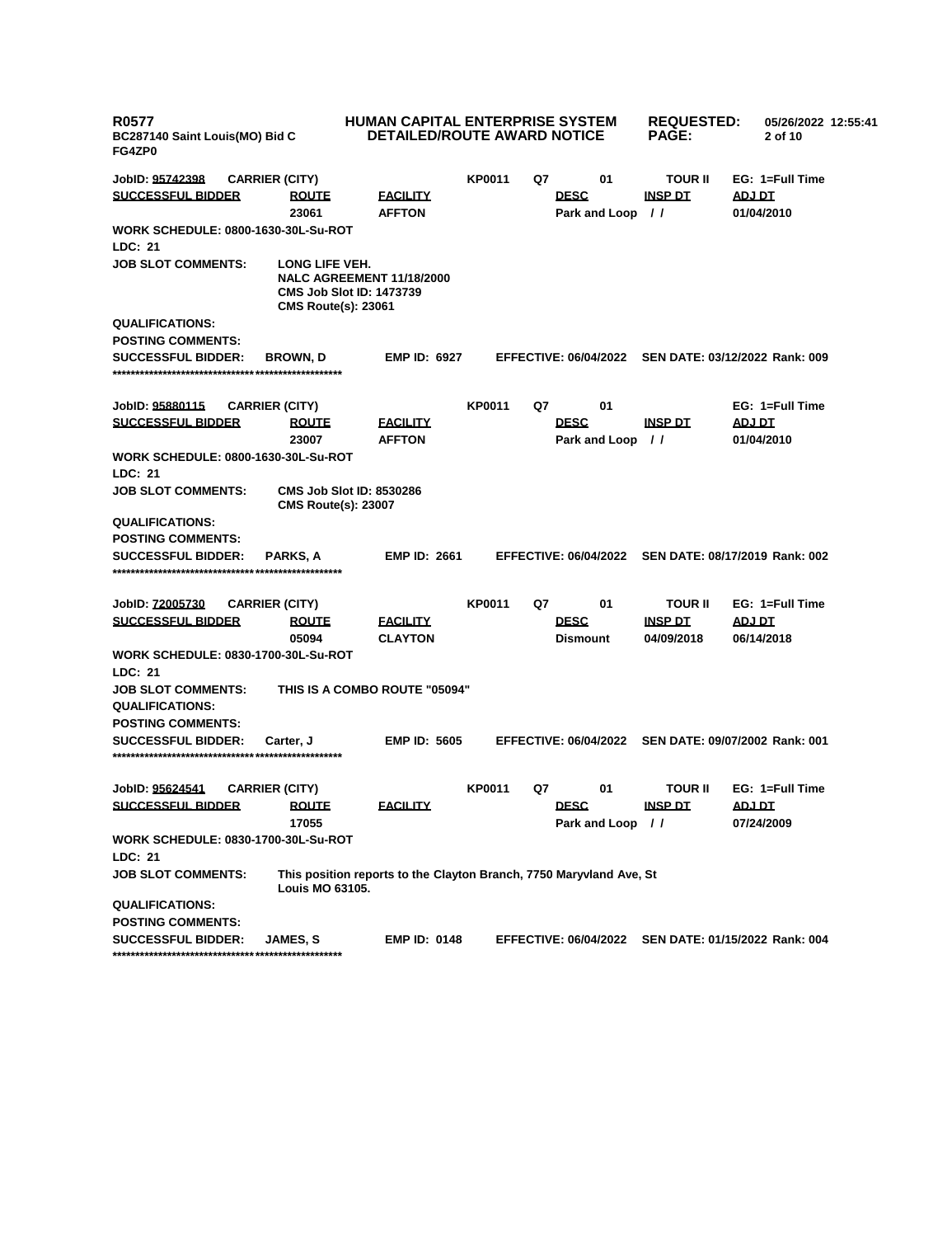| <b>R0577</b><br>BC287140 Saint Louis(MO) Bid C<br>FG4ZP0 |                                                                                                                                                                                                              | <b>HUMAN CAPITAL ENTERPRISE SYSTEM</b><br><b>DETAILED/ROUTE AWARD NOTICE</b> |               |                              |                  | <b>REQUESTED:</b><br><b>PAGE:</b>          | 05/26/2022 12:55:41<br>3 of 10                       |  |
|----------------------------------------------------------|--------------------------------------------------------------------------------------------------------------------------------------------------------------------------------------------------------------|------------------------------------------------------------------------------|---------------|------------------------------|------------------|--------------------------------------------|------------------------------------------------------|--|
| JobID: <u>95687321</u>                                   | <b>CARRIER (CITY)</b>                                                                                                                                                                                        |                                                                              | <b>KP0011</b> | Q7                           | 01               | <b>TOUR II</b>                             | EG: 1=Full Time                                      |  |
| <b>SUCCESSFUL BIDDER</b>                                 | <b>ROUTE</b><br>05012                                                                                                                                                                                        | <b>FACILITY</b><br><b>CLAYTON</b>                                            |               | <b>DESC</b>                  |                  | <b>INSP DT</b><br>Park and Loop 04/16/2018 | ADJ DT<br>06/14/2018                                 |  |
| <b>LDC: 21</b>                                           | WORK SCHEDULE: 0830-1700-30L-Su-ROT                                                                                                                                                                          |                                                                              |               |                              |                  |                                            |                                                      |  |
| <b>JOB SLOT COMMENTS:</b>                                | <b>CMS Job Slot ID: 8491569</b><br><b>CMS Route(s): 05012</b>                                                                                                                                                |                                                                              |               |                              |                  |                                            |                                                      |  |
| <b>QUALIFICATIONS:</b>                                   |                                                                                                                                                                                                              |                                                                              |               |                              |                  |                                            |                                                      |  |
| <b>POSTING COMMENTS:</b>                                 |                                                                                                                                                                                                              |                                                                              |               |                              |                  |                                            |                                                      |  |
| <b>SUCCESSFUL BIDDER:</b>                                | <b>PRICE, S</b>                                                                                                                                                                                              | <b>EMP ID: 1073</b>                                                          |               |                              |                  |                                            | EFFECTIVE: 06/04/2022 SEN DATE: 06/09/2018 Rank: 009 |  |
| JobID: <u>95498810</u><br><b>SUCCESSFUL BIDDER</b>       | <b>CARRIER (CITY)</b><br><b>ROUTE</b>                                                                                                                                                                        | <b>FACILITY</b>                                                              | <b>KP0011</b> | Q7<br><b>DESC</b>            | 01               | <u>INSP DT</u>                             | EG: 1=Full Time<br><u>ADJ DT</u>                     |  |
|                                                          | 17040<br>WORK SCHEDULE: 0830-1700-30L-Su-ROT                                                                                                                                                                 |                                                                              |               |                              | Park and Loop    | $\frac{1}{2}$                              | 07/24/2009                                           |  |
| LDC: 21                                                  |                                                                                                                                                                                                              |                                                                              |               |                              |                  |                                            |                                                      |  |
| <b>JOB SLOT COMMENTS:</b>                                | MO 63155<br>LONG LIFE VEH.<br><b>NALC UPGRADE 11/18/2000</b><br><b>CMS Job Slot ID: 8530463</b><br><b>CMS Route(s): 17040</b>                                                                                | This position reports to the Clayton Branch, 7750 Maryland Ave, St Louis     |               |                              |                  |                                            |                                                      |  |
| <b>QUALIFICATIONS:</b>                                   |                                                                                                                                                                                                              |                                                                              |               |                              |                  |                                            |                                                      |  |
| <b>POSTING COMMENTS:</b>                                 |                                                                                                                                                                                                              |                                                                              |               |                              |                  |                                            |                                                      |  |
| <b>SUCCESSFUL BIDDER:</b>                                | RANKINS, M                                                                                                                                                                                                   | <b>EMP ID: 4255</b>                                                          |               |                              |                  |                                            | EFFECTIVE: 06/04/2022 SEN DATE: 08/14/2021 Rank: 003 |  |
| JobID: <u>95799989</u>                                   | <b>CARRIER (CITY)</b>                                                                                                                                                                                        |                                                                              | <b>KP0011</b> | Q7                           | 01               | <b>TOUR II</b>                             | EG: 1=Full Time                                      |  |
| <u>SUCCESSFUL BIDDER</u>                                 | <b>ROUTE</b><br>17057                                                                                                                                                                                        | <b>FACILITY</b>                                                              |               | <b>DESC</b>                  | Park and Loop // | <u>INSP DT</u>                             | <u>ADJ DT</u><br>07/24/2009                          |  |
|                                                          | <b>WORK SCHEDULE: 0830-1700-30L-Su-ROT</b>                                                                                                                                                                   |                                                                              |               |                              |                  |                                            |                                                      |  |
| <b>LDC: 21</b>                                           |                                                                                                                                                                                                              |                                                                              |               |                              |                  |                                            |                                                      |  |
| <b>JOB SLOT COMMENTS:</b>                                | THIS POSITION REPORTS TO THE CLAYTON BRANCH, 7750 MARYLAND AVE, ST LOUIS<br>MO 63105<br><b>POSTAL VAN</b><br><b>NALC UPGRADE 11/18/2000</b><br><b>CMS Job Slot ID: 8529284</b><br><b>CMS Route(s): 17057</b> |                                                                              |               |                              |                  |                                            |                                                      |  |
| <b>QUALIFICATIONS:</b>                                   | <b>VALID STATE DRIVER'S LICENSE</b><br><b>OTHER VEHICLE</b>                                                                                                                                                  |                                                                              |               |                              |                  |                                            |                                                      |  |
| <b>POSTING COMMENTS:</b>                                 |                                                                                                                                                                                                              |                                                                              |               |                              |                  |                                            |                                                      |  |
| <b>SUCCESSFUL BIDDER:</b>                                | <b>HAYES, A</b>                                                                                                                                                                                              | <b>EMP ID: 7085</b>                                                          |               | <b>EFFECTIVE: 06/04/2022</b> |                  |                                            | SEN DATE: 06/08/2019 Rank: 071                       |  |
| JobID: 95626825                                          | <b>CARRIER (CITY)</b>                                                                                                                                                                                        |                                                                              | <b>KP0011</b> | Q7                           | 01               | <b>TOUR II</b>                             | EG: 1=Full Time                                      |  |
| <u>NO SUCCESSFUL BIDDER</u>                              | <b>ROUTE</b><br>14038                                                                                                                                                                                        | <b>FACILITY</b><br><b>TIMOTHY M GAFFNEY</b>                                  |               | <b>DESC</b>                  |                  | <b>INSP DT</b><br>Park and Loop 03/04/2019 | ADJ DT<br>06/12/2019                                 |  |
| LDC: 21                                                  | WORK SCHEDULE: 0830-1700-30L-Su-ROT                                                                                                                                                                          |                                                                              |               |                              |                  |                                            |                                                      |  |
| <b>JOB SLOT COMMENTS:</b>                                | <b>CMS Job Slot ID: 8529753</b><br><b>CMS Route(s): 14038</b>                                                                                                                                                |                                                                              |               |                              |                  |                                            |                                                      |  |
| <b>QUALIFICATIONS:</b>                                   |                                                                                                                                                                                                              |                                                                              |               |                              |                  |                                            |                                                      |  |
| <b>POSTING COMMENTS:</b>                                 |                                                                                                                                                                                                              |                                                                              |               |                              |                  |                                            |                                                      |  |
| <b>NO SUCCESSFUL BIDDER:</b>                             |                                                                                                                                                                                                              | <b>EMP ID: 0000</b>                                                          |               | <b>EFFECTIVE:</b>            |                  | <b>SEN DATE:</b>                           | <b>Rank: 000</b>                                     |  |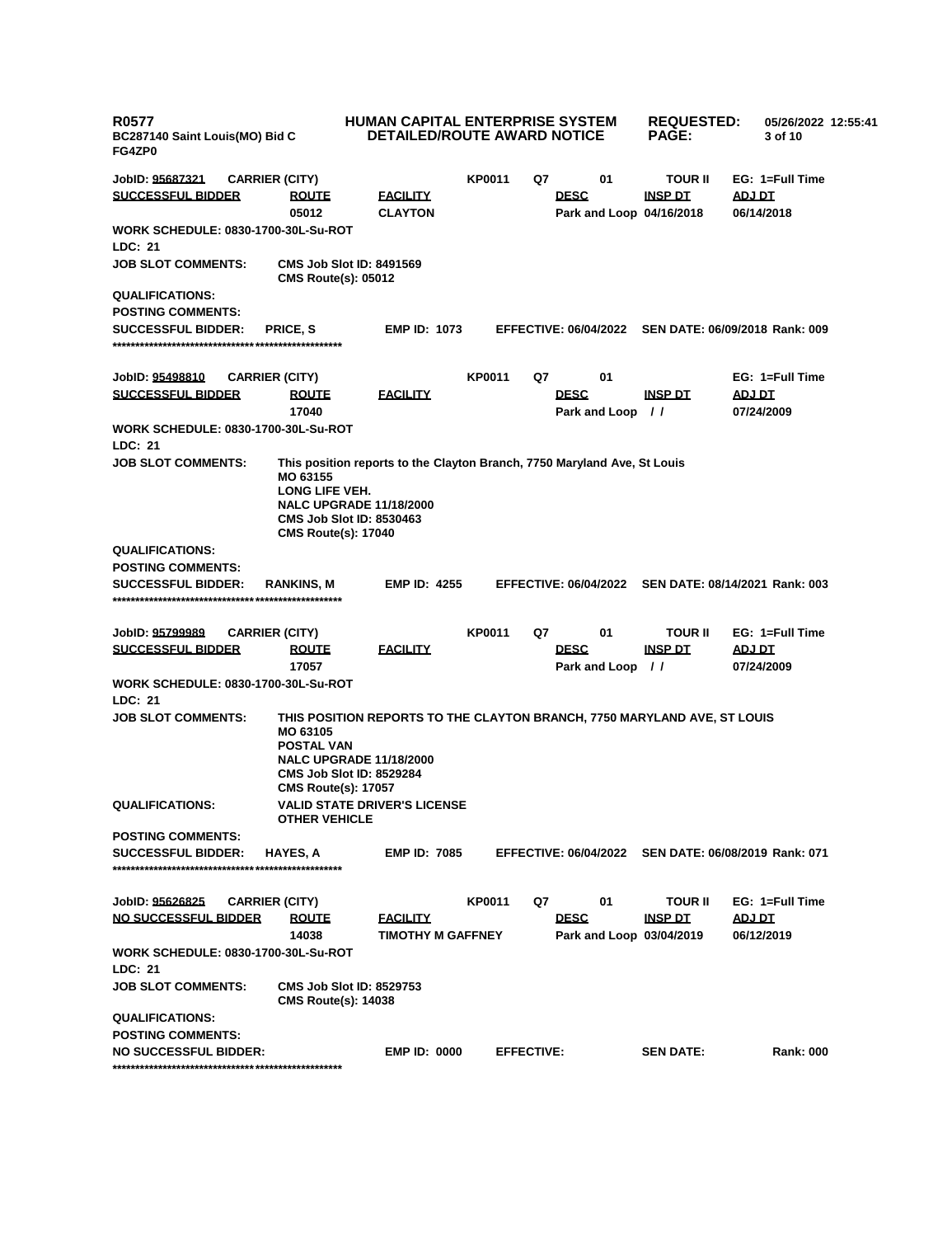| R0577<br>BC287140 Saint Louis(MO) Bid C<br>FG4ZP0 |                                                                                                 | <b>HUMAN CAPITAL ENTERPRISE SYSTEM</b><br><b>DETAILED/ROUTE AWARD NOTICE</b> |                   |    | <b>REQUESTED:</b><br><b>PAGE:</b> | 05/26/2022 12:55:41<br>4 of 10 |                                |
|---------------------------------------------------|-------------------------------------------------------------------------------------------------|------------------------------------------------------------------------------|-------------------|----|-----------------------------------|--------------------------------|--------------------------------|
| JobID: 95872037                                   | <b>CARRIER (CITY)</b>                                                                           |                                                                              | <b>KP0011</b>     | Q7 | 01                                | <b>TOUR II</b>                 | EG: 1=Full Time                |
| <b>SUCCESSFUL BIDDER</b>                          | <b>ROUTE</b>                                                                                    | <b>EACILITY</b>                                                              |                   |    | <b>DESC</b>                       | <b>INSP DT</b>                 | <b>ADJ DT</b>                  |
|                                                   | 14061                                                                                           | <b>TIMOTHY M GAFFNEY</b>                                                     |                   |    | Park and Loop 03/04/2019          |                                | 06/12/2019                     |
| <b>WORK SCHEDULE: 0830-1700-30L-Su-ROT</b>        |                                                                                                 |                                                                              |                   |    |                                   |                                |                                |
| LDC: 21                                           |                                                                                                 |                                                                              |                   |    |                                   |                                |                                |
| <b>JOB SLOT COMMENTS:</b>                         | <b>NALC UPGRADE 11/18/2000</b><br><b>CMS Job Slot ID: 8529759</b><br><b>CMS Route(s): 14061</b> |                                                                              |                   |    |                                   |                                |                                |
| <b>QUALIFICATIONS:</b>                            |                                                                                                 |                                                                              |                   |    |                                   |                                |                                |
| <b>POSTING COMMENTS:</b>                          |                                                                                                 |                                                                              |                   |    |                                   |                                |                                |
| <b>SUCCESSFUL BIDDER:</b>                         | PIERCE, S                                                                                       | <b>EMP ID: 4970</b>                                                          |                   |    | <b>EFFECTIVE: 06/04/2022</b>      |                                | SEN DATE: 07/27/2013 Rank: 137 |
| JobID: 95614842                                   | <b>CARRIER (CITY)</b>                                                                           |                                                                              | <b>KP0011</b>     | Q7 | 01                                | <b>TOUR II</b>                 | EG: 1=Full Time                |
| <b>NO SUCCESSFUL BIDDER</b>                       | <b>ROUTE</b>                                                                                    | <b>FACILITY</b>                                                              |                   |    | <b>DESC</b>                       | <b>INSP DT</b>                 | <b>ADJ DT</b>                  |
|                                                   | 16040                                                                                           | <b>GRAVOIS</b>                                                               |                   |    | Park and Loop                     | $\frac{1}{2}$                  | 02/24/2012                     |
| <b>WORK SCHEDULE: 0730-1600-30L-Su-ROT</b>        |                                                                                                 |                                                                              |                   |    |                                   |                                |                                |
| LDC: 21                                           |                                                                                                 |                                                                              |                   |    |                                   |                                |                                |
| <b>JOB SLOT COMMENTS:</b>                         | <b>DAILY PARCEL PICK UP</b><br><b>CMS Job Slot ID: 8529722</b><br><b>CMS Route(s): 16040</b>    |                                                                              |                   |    |                                   |                                |                                |
| <b>QUALIFICATIONS:</b>                            |                                                                                                 |                                                                              |                   |    |                                   |                                |                                |
| <b>POSTING COMMENTS:</b>                          |                                                                                                 |                                                                              |                   |    |                                   |                                |                                |
| <b>NO SUCCESSFUL BIDDER:</b>                      |                                                                                                 | <b>EMP ID: 0000</b>                                                          | <b>EFFECTIVE:</b> |    |                                   | <b>SEN DATE:</b>               | <b>Rank: 000</b>               |
|                                                   |                                                                                                 |                                                                              |                   |    |                                   |                                |                                |
| JobID: 95733928                                   | <b>CARRIER (CITY)</b>                                                                           |                                                                              | <b>KP0011</b>     | Q7 | 01                                | <b>TOUR II</b>                 | EG: 1=Full Time                |
| <b>SUCCESSFUL BIDDER</b>                          | <b>ROUTE</b>                                                                                    | <b>FACILITY</b>                                                              |                   |    | <b>DESC</b>                       | <b>INSP DT</b>                 | <u>ADJ DT</u>                  |
|                                                   | 16048                                                                                           | <b>GRAVOIS</b>                                                               |                   |    | Park and Loop                     | $\prime$                       | 02/24/2012                     |
| <b>WORK SCHEDULE: 0730-1600-30L-Su-ROT</b>        |                                                                                                 |                                                                              |                   |    |                                   |                                |                                |
| LDC: 21                                           |                                                                                                 |                                                                              |                   |    |                                   |                                |                                |
| <b>JOB SLOT COMMENTS:</b>                         | <b>LONG LIFE VEH</b>                                                                            |                                                                              |                   |    |                                   |                                |                                |
|                                                   | <b>CMS Job Slot ID: 8529705</b><br><b>CMS Route(s): 16048</b>                                   |                                                                              |                   |    |                                   |                                |                                |
| <b>QUALIFICATIONS:</b>                            |                                                                                                 |                                                                              |                   |    |                                   |                                |                                |
| <b>POSTING COMMENTS:</b>                          |                                                                                                 |                                                                              |                   |    |                                   |                                |                                |
| <b>SUCCESSFUL BIDDER:</b>                         | <b>BRANDON, A</b>                                                                               | <b>EMP ID: 6244</b>                                                          |                   |    | <b>EFFECTIVE: 06/04/2022</b>      |                                | SEN DATE: 09/11/2021 Rank: 023 |
| JobID: 95779011                                   | <b>CARRIER (CITY)</b>                                                                           |                                                                              | <b>KP0011</b>     | Q7 | 01                                | TOUR II                        | EG: 1=Full Time                |
| NO SUCCESSFUL BIDDER                              | <b>ROUTE</b>                                                                                    | <b>FACILITY</b>                                                              |                   |    | <b>DESC</b>                       | <b>INSP DT</b>                 | ADJ DT                         |
|                                                   | 16004                                                                                           | <b>GRAVOIS</b>                                                               |                   |    | Park and Loop //                  |                                | 02/24/2012                     |
| <b>WORK SCHEDULE: 0730-1600-30L-Su-ROT</b>        |                                                                                                 |                                                                              |                   |    |                                   |                                |                                |
| LDC: 21                                           |                                                                                                 |                                                                              |                   |    |                                   |                                |                                |
| <b>JOB SLOT COMMENTS:</b>                         | <b>CMS Job Slot ID: 8529687</b><br><b>CMS Route(s): 16004</b>                                   |                                                                              |                   |    |                                   |                                |                                |
| <b>QUALIFICATIONS:</b>                            |                                                                                                 |                                                                              |                   |    |                                   |                                |                                |
| <b>POSTING COMMENTS:</b>                          |                                                                                                 |                                                                              |                   |    |                                   |                                |                                |
| <b>NO SUCCESSFUL BIDDER:</b>                      |                                                                                                 | <b>EMP ID: 0000</b>                                                          | <b>EFFECTIVE:</b> |    |                                   | <b>SEN DATE:</b>               | <b>Rank: 000</b>               |
|                                                   |                                                                                                 |                                                                              |                   |    |                                   |                                |                                |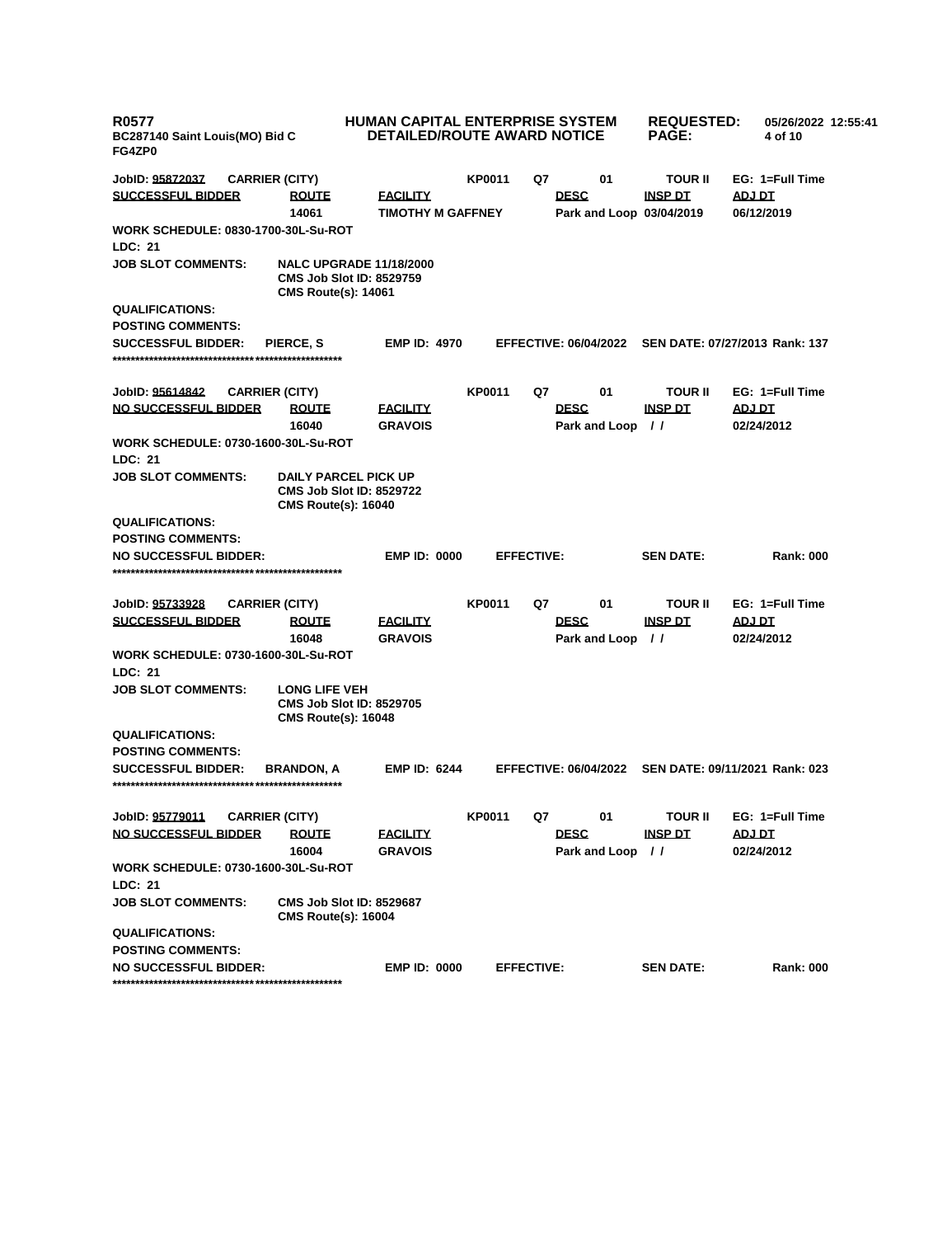| <b>R0577</b><br>BC287140 Saint Louis(MO) Bid C<br>FG4ZP0 |                                                               | <b>HUMAN CAPITAL ENTERPRISE SYSTEM</b><br>DETAILED/ROUTE AWARD NOTICE |               |                   | <b>REQUESTED:</b><br>05/26/2022 12:55:41<br><b>PAGE:</b><br>5 of 10 |                            |                                                      |  |
|----------------------------------------------------------|---------------------------------------------------------------|-----------------------------------------------------------------------|---------------|-------------------|---------------------------------------------------------------------|----------------------------|------------------------------------------------------|--|
| JobID: 95867783                                          | <b>CARRIER (CITY)</b>                                         |                                                                       | <b>KP0011</b> | Q7                | 01                                                                  | <b>TOUR II</b>             | EG: 1=Full Time                                      |  |
| <b>SUCCESSFUL BIDDER</b>                                 | <b>ROUTE</b><br>16055                                         | <b>FACILITY</b><br><b>GRAVOIS</b>                                     |               |                   | <b>DESC</b><br>Park and Loop                                        | <b>INSP DT</b><br>$\prime$ | ADJ DT<br>02/24/2012                                 |  |
| <b>WORK SCHEDULE: 0730-1600-30L-Su-ROT</b>               |                                                               |                                                                       |               |                   |                                                                     |                            |                                                      |  |
| <b>LDC: 21</b>                                           |                                                               |                                                                       |               |                   |                                                                     |                            |                                                      |  |
| <b>JOB SLOT COMMENTS:</b>                                |                                                               |                                                                       |               |                   |                                                                     |                            |                                                      |  |
| <b>QUALIFICATIONS:</b>                                   |                                                               |                                                                       |               |                   |                                                                     |                            |                                                      |  |
| <b>POSTING COMMENTS:</b>                                 |                                                               |                                                                       |               |                   |                                                                     |                            |                                                      |  |
| <b>SUCCESSFUL BIDDER:</b>                                | <b>MURRAY, M</b>                                              | <b>EMP ID: 8632</b>                                                   |               |                   |                                                                     |                            | EFFECTIVE: 06/04/2022 SEN DATE: 01/30/2021 Rank: 009 |  |
| JobID: 95469289                                          | <b>CARRIER (CITY)</b>                                         |                                                                       | <b>KP0011</b> | Q7                | 01                                                                  | <b>TOUR II</b>             | EG: 1=Full Time                                      |  |
| <b>NO SUCCESSFUL BIDDER</b>                              | <b>ROUTE</b>                                                  | <b>FACILITY</b>                                                       |               |                   | <b>DESC</b>                                                         | <b>INSP DT</b>             | <b>ADJ DT</b>                                        |  |
| WORK SCHEDULE: 0800-1630-30L-Su-ROT                      | 36012                                                         | <b>JENNINGS</b>                                                       |               |                   | Park and Loop 04/17/2017                                            |                            | 09/23/2019                                           |  |
| LDC: 21                                                  |                                                               |                                                                       |               |                   |                                                                     |                            |                                                      |  |
| <b>JOB SLOT COMMENTS:</b>                                | <b>CMS Job Slot ID: 8529944</b><br><b>CMS Route(s): 36012</b> |                                                                       |               |                   |                                                                     |                            |                                                      |  |
| <b>QUALIFICATIONS:</b>                                   |                                                               |                                                                       |               |                   |                                                                     |                            |                                                      |  |
| <b>POSTING COMMENTS:</b>                                 |                                                               |                                                                       |               |                   |                                                                     |                            |                                                      |  |
| <b>NO SUCCESSFUL BIDDER:</b>                             |                                                               | <b>EMP ID: 0000</b>                                                   |               | <b>EFFECTIVE:</b> |                                                                     | <b>SEN DATE:</b>           | <b>Rank: 000</b>                                     |  |
|                                                          |                                                               |                                                                       |               |                   |                                                                     |                            |                                                      |  |
| JobID: 95677526                                          | <b>CARRIER (CITY)</b>                                         |                                                                       | <b>KP0011</b> | Q7                | 01                                                                  | <b>TOUR II</b>             | EG: 1=Full Time                                      |  |
| <b>SUCCESSFUL BIDDER</b>                                 | <b>ROUTE</b>                                                  | <b>FACILITY</b>                                                       |               |                   | <b>DESC</b>                                                         | <b>INSP DT</b>             | <b>ADJ DT</b>                                        |  |
|                                                          | 36090                                                         | <b>JENNINGS</b>                                                       |               |                   | Park and Loop 04/24/2017                                            |                            | 09/23/2019                                           |  |
| <b>WORK SCHEDULE: 0800-1630-30L-Su-ROT</b>               |                                                               |                                                                       |               |                   |                                                                     |                            |                                                      |  |
| LDC: 21                                                  |                                                               |                                                                       |               |                   |                                                                     |                            |                                                      |  |
| <b>JOB SLOT COMMENTS:</b>                                | <b>CMS Job Slot ID: 8530085</b><br><b>CMS Route(s): 36090</b> |                                                                       |               |                   |                                                                     |                            |                                                      |  |
| <b>QUALIFICATIONS:</b>                                   |                                                               |                                                                       |               |                   |                                                                     |                            |                                                      |  |
| <b>POSTING COMMENTS:</b>                                 |                                                               |                                                                       |               |                   |                                                                     |                            |                                                      |  |
| <b>SUCCESSFUL BIDDER:</b>                                | JONES. C                                                      | <b>EMP ID: 1120</b>                                                   |               |                   | <b>EFFECTIVE: 06/04/2022</b>                                        |                            | SEN DATE: 08/23/2014 Rank: 009                       |  |
| JobID: 95580988                                          | <b>CARRIER (CITY)</b>                                         |                                                                       | <b>KP0011</b> | Q7                | 01                                                                  | <b>TOUR II</b>             | EG: 1=Full Time                                      |  |
| <b>SUCCESSFUL BIDDER</b>                                 | <b>ROUTE</b><br>22068                                         | <u>FACILITY</u><br><b>KIRKWOOD</b>                                    |               |                   | <b>DESC</b><br>Park and Loop //                                     | <b>INSP DT</b>             | ADJ DT<br>02/25/2012                                 |  |
| WORK SCHEDULE: 0800-1630-30L-Su-ROT                      |                                                               |                                                                       |               |                   |                                                                     |                            |                                                      |  |
| LDC: 21                                                  |                                                               |                                                                       |               |                   |                                                                     |                            |                                                      |  |
| <b>JOB SLOT COMMENTS:</b>                                | <b>CMS Job Slot ID: 8529823</b><br><b>CMS Route(s): 22068</b> |                                                                       |               |                   |                                                                     |                            |                                                      |  |
| <b>QUALIFICATIONS:</b>                                   |                                                               |                                                                       |               |                   |                                                                     |                            |                                                      |  |
| <b>POSTING COMMENTS:</b>                                 |                                                               |                                                                       |               |                   |                                                                     |                            |                                                      |  |
| <b>SUCCESSFUL BIDDER:</b>                                | Goheen, M                                                     | <b>EMP ID: 5025</b>                                                   |               |                   |                                                                     |                            | EFFECTIVE: 06/04/2022 SEN DATE: 03/01/1997 Rank: 009 |  |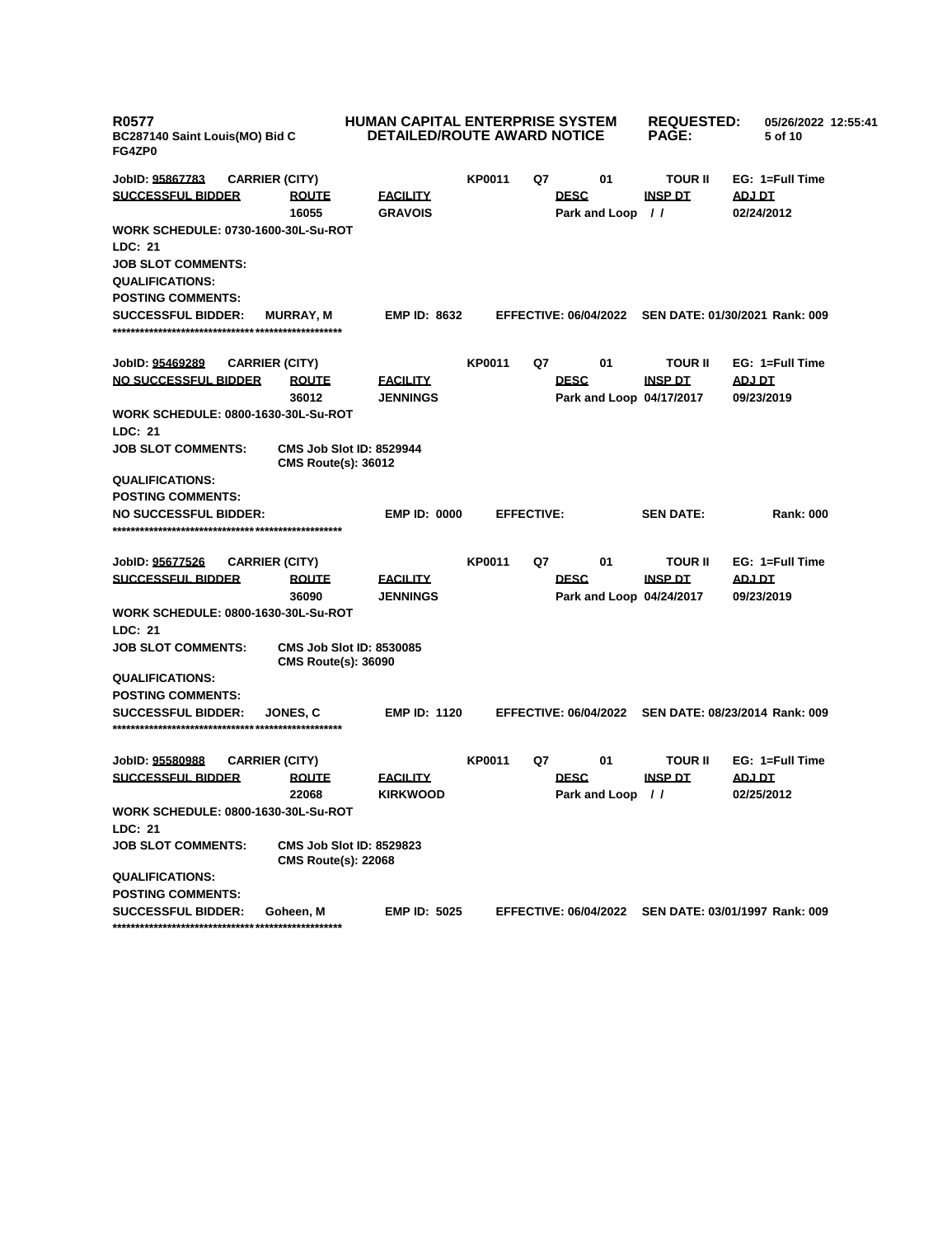| <b>R0577</b><br>BC287140 Saint Louis(MO) Bid C<br>FG4ZP0 |                                                                                                                   | HUMAN CAPITAL ENTERPRISE SYSTEM<br><b>DETAILED/ROUTE AWARD NOTICE</b> |               |                   | <b>REQUESTED:</b><br><b>PAGE:</b>       | 05/26/2022 12:55:41<br>6 of 10 |                                                      |  |
|----------------------------------------------------------|-------------------------------------------------------------------------------------------------------------------|-----------------------------------------------------------------------|---------------|-------------------|-----------------------------------------|--------------------------------|------------------------------------------------------|--|
| JobID: <u>95829606</u>                                   | <b>CARRIER (CITY)</b>                                                                                             |                                                                       | <b>KP0011</b> | Q7                | 01                                      |                                | EG: 1=Full Time                                      |  |
| <b>SUCCESSFUL BIDDER</b>                                 | <b>ROUTE</b><br>22001                                                                                             | <u>FACILITY</u><br><b>KIRKWOOD</b>                                    |               |                   | <b>DESC</b><br>Park and Loop //         | <u>INSP DT</u>                 | ADJ DT<br>02/25/2012                                 |  |
| <b>WORK SCHEDULE: 0800-1630-30L-Su-ROT</b>               |                                                                                                                   |                                                                       |               |                   |                                         |                                |                                                      |  |
| <b>LDC: 21</b>                                           |                                                                                                                   |                                                                       |               |                   |                                         |                                |                                                      |  |
| <b>JOB SLOT COMMENTS:</b>                                | <b>CMS Job Slot ID: 8530310</b><br><b>CMS Route(s): 22001</b>                                                     |                                                                       |               |                   |                                         |                                |                                                      |  |
| <b>QUALIFICATIONS:</b>                                   |                                                                                                                   |                                                                       |               |                   |                                         |                                |                                                      |  |
| <b>POSTING COMMENTS:</b>                                 |                                                                                                                   |                                                                       |               |                   |                                         |                                |                                                      |  |
| <b>SUCCESSFUL BIDDER:</b>                                | COMBS, S                                                                                                          | <b>EMP ID: 6238</b>                                                   |               |                   | <b>EFFECTIVE: 06/04/2022</b>            |                                | SEN DATE: 09/11/2021 Rank: 003                       |  |
| JobID: 95568897                                          | <b>CARRIER (CITY)</b>                                                                                             |                                                                       | <b>KP0011</b> | Q7                | 01                                      | <b>TOUR II</b>                 | EG: 1=Full Time                                      |  |
| <b>NO SUCCESSFUL BIDDER</b>                              | <b>ROUTE</b>                                                                                                      | <b>FACILITY</b>                                                       |               |                   | <b>DESC</b>                             | <b>INSP DT</b>                 | <b>ADJ DT</b>                                        |  |
|                                                          | 19070                                                                                                             | <b>MACKENZIE POINTE</b>                                               |               |                   | Park and Loop 04/16/2012                |                                | 07/19/2012                                           |  |
| <b>WORK SCHEDULE: 0800-1630-30L-Su-ROT</b>               |                                                                                                                   |                                                                       |               |                   |                                         |                                |                                                      |  |
| LDC: 21                                                  |                                                                                                                   |                                                                       |               |                   |                                         |                                |                                                      |  |
| <b>JOB SLOT COMMENTS:</b>                                | <b>CMS Job Slot ID: 8529885</b><br><b>CMS Route(s): 19070</b>                                                     |                                                                       |               |                   |                                         |                                |                                                      |  |
| <b>QUALIFICATIONS:</b>                                   |                                                                                                                   |                                                                       |               |                   |                                         |                                |                                                      |  |
| <b>POSTING COMMENTS:</b>                                 |                                                                                                                   |                                                                       |               |                   |                                         |                                |                                                      |  |
| <b>NO SUCCESSFUL BIDDER:</b>                             |                                                                                                                   | <b>EMP ID: 0000</b>                                                   |               | <b>EFFECTIVE:</b> |                                         | <b>SEN DATE:</b>               | <b>Rank: 000</b>                                     |  |
|                                                          |                                                                                                                   |                                                                       |               |                   |                                         |                                |                                                      |  |
| JobID: 95661577                                          | <b>CARRIER TECHNICIAN</b>                                                                                         |                                                                       | <b>KP0015</b> | Q7                | 02                                      | <b>TOUR II</b>                 | EG: 1=Full Time                                      |  |
| <b>SUCCESSFUL BIDDER</b>                                 | <b>ROUTE</b>                                                                                                      | <b>FACILITY</b>                                                       |               |                   | <b>DESC</b>                             | <b>INSP DT</b>                 | <b>ADJ DT</b>                                        |  |
|                                                          | 19005                                                                                                             | <b>MACKENZIE POINTE</b>                                               |               |                   | Park and Loop 06/21/2021                |                                | 08/17/2021                                           |  |
|                                                          | 19069                                                                                                             | <b>MACKENZIE POINTE</b>                                               |               |                   | Park and Loop 04/16/2012                |                                | 07/19/2012                                           |  |
|                                                          | 19071                                                                                                             | <b>MACKENZIE POINTE</b>                                               |               |                   | Park and Loop 04/09/2012                |                                | 07/19/2012                                           |  |
|                                                          | 19081                                                                                                             | <b>MACKENZIE POINTE</b>                                               |               |                   | Park and Loop 04/16/2012                |                                | 07/19/2012                                           |  |
|                                                          | 19085                                                                                                             | <b>MACKENZIE POINTE</b>                                               |               |                   | Park and Loop 04/09/2012                |                                | 07/19/2012                                           |  |
| <b>WORK SCHEDULE: 0800-1630-30L-Su-ROT</b>               |                                                                                                                   |                                                                       |               |                   |                                         |                                |                                                      |  |
| <b>LDC: 21</b>                                           |                                                                                                                   |                                                                       |               |                   |                                         |                                |                                                      |  |
| <b>JOB SLOT COMMENTS:</b>                                | T-67(19702)                                                                                                       |                                                                       |               |                   |                                         |                                |                                                      |  |
|                                                          | <b>CMS Job Slot ID: 8529902</b>                                                                                   | CMS Route(s): 19005, 19069, 19071, 19081, 19085                       |               |                   |                                         |                                |                                                      |  |
| <b>QUALIFICATIONS:</b>                                   |                                                                                                                   |                                                                       |               |                   |                                         |                                |                                                      |  |
| <b>POSTING COMMENTS:</b>                                 |                                                                                                                   |                                                                       |               |                   |                                         |                                |                                                      |  |
| <b>SUCCESSFUL BIDDER:</b>                                | <b>WRIGHT, B</b>                                                                                                  | <b>EMP ID: 2058</b>                                                   |               |                   |                                         |                                | EFFECTIVE: 06/04/2022 SEN DATE: 04/02/2016 Rank: 004 |  |
|                                                          |                                                                                                                   |                                                                       |               |                   |                                         |                                |                                                      |  |
|                                                          |                                                                                                                   |                                                                       |               |                   |                                         |                                |                                                      |  |
| JobID: <u>95553413</u>                                   | <b>CARRIER (CITY)</b>                                                                                             |                                                                       | <b>KP0011</b> | Q7                | 01                                      | <b>TOUR II</b>                 | EG: 1=Full Time                                      |  |
| <u>NO SUCCESSFUL BIDDER</u>                              | <b>ROUTE</b><br>43032                                                                                             | <b>FACILITY</b><br><b>MAPLEWOOD</b>                                   |               |                   | <b>DESC</b><br>Park and Loop 09/23/2006 | <b>INSP DT</b>                 | <b>ADJ DT</b><br>01/21/2010                          |  |
| <b>WORK SCHEDULE: 0730-1600-30L-Su-ROT</b>               |                                                                                                                   |                                                                       |               |                   |                                         |                                |                                                      |  |
| LDC: 21                                                  |                                                                                                                   |                                                                       |               |                   |                                         |                                |                                                      |  |
| <b>JOB SLOT COMMENTS:</b>                                | LONG LIFE VEH.<br><b>NALC UPGRADE 11/18/2000</b><br><b>CMS Job Slot ID: 8529346</b><br><b>CMS Route(s): 43032</b> |                                                                       |               |                   |                                         |                                |                                                      |  |
| <b>QUALIFICATIONS:</b>                                   |                                                                                                                   |                                                                       |               |                   |                                         |                                |                                                      |  |
| <b>POSTING COMMENTS:</b>                                 |                                                                                                                   |                                                                       |               |                   |                                         |                                |                                                      |  |
| <b>NO SUCCESSFUL BIDDER:</b>                             |                                                                                                                   | <b>EMP ID: 0000</b>                                                   |               | <b>EFFECTIVE:</b> |                                         | <b>SEN DATE:</b>               | <b>Rank: 000</b>                                     |  |
|                                                          |                                                                                                                   |                                                                       |               |                   |                                         |                                |                                                      |  |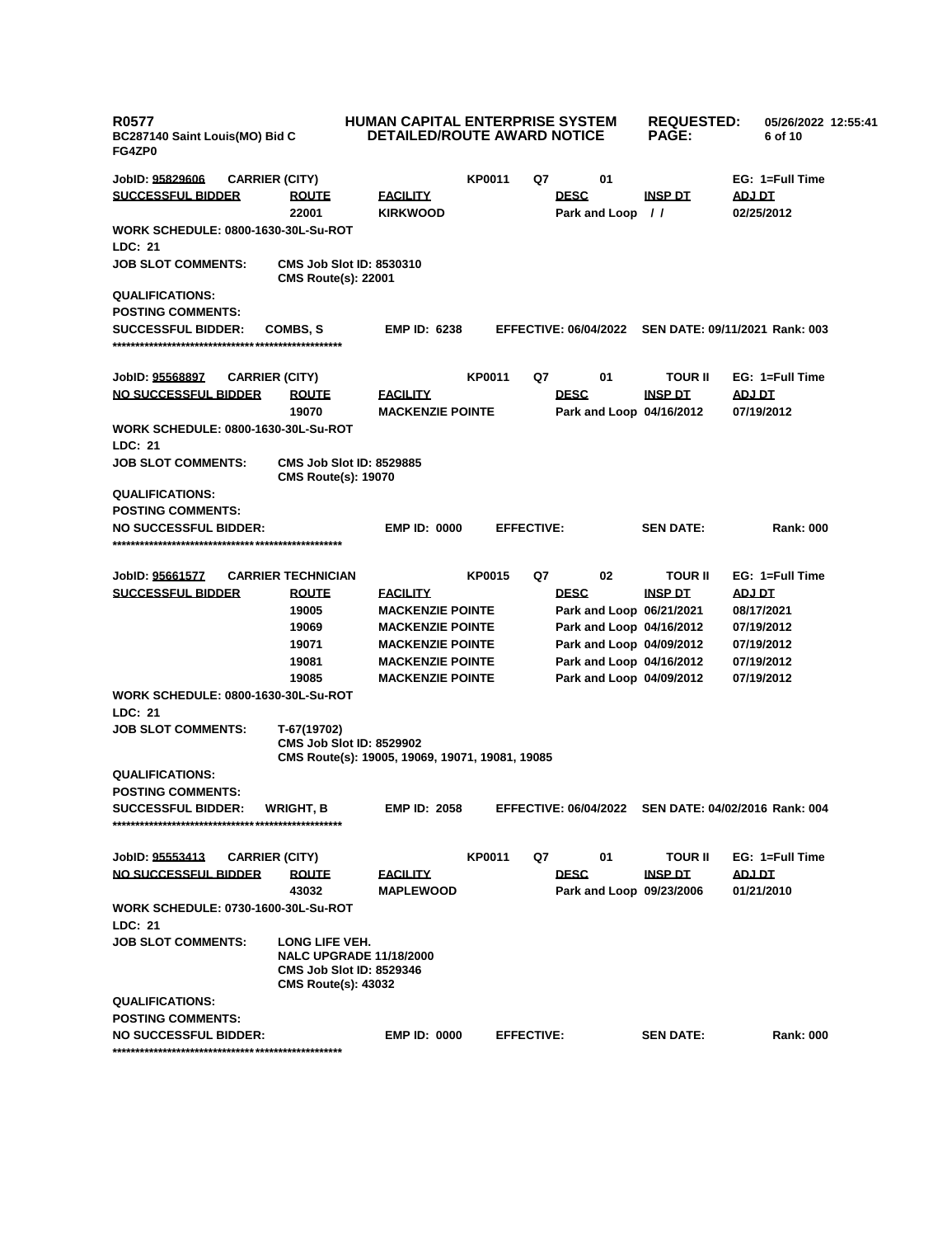**R0577 BC287140 Saint Louis(MO) Bid C FG4ZP0**

## **HUMAN CAPITAL ENTERPRISE SYSTEM DETAILED/ROUTE AWARD NOTICE REQUESTED: 05/26/2022 12:55:41 PAGE: 7 of 10**

| JobID: <u>95488740</u><br><b>SUCCESSFUL BIDDER</b><br><b>WORK SCHEDULE: 0800-1630-30L-Su-ROT</b><br>LDC: 21<br><b>JOB SLOT COMMENTS:</b><br><b>QUALIFICATIONS:</b> | <b>CARRIER TECHNICIAN</b><br><b>ROUTE</b><br>04019<br>04024<br>04029<br>04046<br>04058<br><b>MULTIPLE BEGIN TOURS, CONTACT MANAGER, MARYVILLE 314-353-6543</b><br>T-256(04708)<br><b>REPORTS TO MARYVILLE GARDENS, 2920 MERAMEC ST., ST LOUIS MO 63118</b><br><b>CMS Job Slot ID: 8530601</b><br>CMS Route(s): 04058, 04046, 04029, 04024, 04019 | <b>FACILITY</b>          | <b>KP0015</b> | Q7                | 02<br><b>DESC</b><br>Park and Loop 03/04/2006<br>Park and Loop 03/04/2006<br>Park and Loop 03/04/2006<br>Park and Loop 03/04/2006<br>Park and Loop 03/04/2006 | <b>INSP DT</b>                   | EG: 1=Full Time<br>ADJ DT<br>01/28/2010<br>01/28/2010<br>01/28/2010<br>01/28/2010<br>01/28/2010 |
|--------------------------------------------------------------------------------------------------------------------------------------------------------------------|--------------------------------------------------------------------------------------------------------------------------------------------------------------------------------------------------------------------------------------------------------------------------------------------------------------------------------------------------|--------------------------|---------------|-------------------|---------------------------------------------------------------------------------------------------------------------------------------------------------------|----------------------------------|-------------------------------------------------------------------------------------------------|
| <b>POSTING COMMENTS:</b>                                                                                                                                           |                                                                                                                                                                                                                                                                                                                                                  |                          |               |                   |                                                                                                                                                               |                                  |                                                                                                 |
| <b>SUCCESSFUL BIDDER:</b>                                                                                                                                          | RILEY, R                                                                                                                                                                                                                                                                                                                                         | <b>EMP ID: 3883</b>      |               |                   | <b>EFFECTIVE: 06/04/2022</b>                                                                                                                                  |                                  | SEN DATE: 01/30/2021 Rank: 023                                                                  |
|                                                                                                                                                                    |                                                                                                                                                                                                                                                                                                                                                  |                          |               |                   |                                                                                                                                                               |                                  |                                                                                                 |
|                                                                                                                                                                    |                                                                                                                                                                                                                                                                                                                                                  |                          |               |                   |                                                                                                                                                               |                                  |                                                                                                 |
| JobID: 95518906<br><b>CARRIER (CITY)</b>                                                                                                                           |                                                                                                                                                                                                                                                                                                                                                  |                          | <b>KP0011</b> | Q7                | 01                                                                                                                                                            | TOUR II                          | $EG: 1 = Full Time$                                                                             |
| <b>SUCCESSFUL BIDDER</b>                                                                                                                                           | <b>ROUTE</b>                                                                                                                                                                                                                                                                                                                                     | <b>FACILITY</b>          |               |                   | <b>DESC</b>                                                                                                                                                   | <b>INSP DT</b>                   | <u>ADJ DT</u>                                                                                   |
|                                                                                                                                                                    | 11006                                                                                                                                                                                                                                                                                                                                            | <b>MARYVILLE GARDENS</b> |               |                   | Park and Loop                                                                                                                                                 | $\prime$                         | 02/18/2010                                                                                      |
| <b>WORK SCHEDULE: 0800-1630-30L-Su-ROT</b>                                                                                                                         |                                                                                                                                                                                                                                                                                                                                                  |                          |               |                   |                                                                                                                                                               |                                  |                                                                                                 |
| LDC: 21                                                                                                                                                            |                                                                                                                                                                                                                                                                                                                                                  |                          |               |                   |                                                                                                                                                               |                                  |                                                                                                 |
| <b>JOB SLOT COMMENTS:</b>                                                                                                                                          | <b>LONG LIFE VEH</b><br><b>NALC UPGRADE 11/18/2000</b><br><b>CMS Job Slot ID: 8529946</b><br><b>CMS Route(s): 11006</b>                                                                                                                                                                                                                          |                          |               |                   |                                                                                                                                                               |                                  |                                                                                                 |
| <b>QUALIFICATIONS:</b>                                                                                                                                             |                                                                                                                                                                                                                                                                                                                                                  |                          |               |                   |                                                                                                                                                               |                                  |                                                                                                 |
| <b>POSTING COMMENTS:</b>                                                                                                                                           |                                                                                                                                                                                                                                                                                                                                                  |                          |               |                   |                                                                                                                                                               |                                  |                                                                                                 |
| <b>SUCCESSFUL BIDDER:</b>                                                                                                                                          | Parker, R                                                                                                                                                                                                                                                                                                                                        | <b>EMP ID: 2030</b>      |               |                   |                                                                                                                                                               |                                  | EFFECTIVE: 06/04/2022 SEN DATE: 09/18/2004 Rank: 004                                            |
|                                                                                                                                                                    |                                                                                                                                                                                                                                                                                                                                                  |                          |               |                   |                                                                                                                                                               |                                  |                                                                                                 |
|                                                                                                                                                                    |                                                                                                                                                                                                                                                                                                                                                  |                          |               |                   |                                                                                                                                                               |                                  |                                                                                                 |
| JobID: 95514857<br><b>CARRIER (CITY)</b><br><b>NO SUCCESSFUL BIDDER</b>                                                                                            | <b>ROUTE</b>                                                                                                                                                                                                                                                                                                                                     | <b>FACILITY</b>          | <b>KP0011</b> | Q7                | 01<br><b>DESC</b>                                                                                                                                             | TOUR II<br><b>INSP DT</b>        | EG: 1=Full Time<br><u>ADJ DT</u>                                                                |
|                                                                                                                                                                    | 21026                                                                                                                                                                                                                                                                                                                                            | <b>NORMANDY</b>          |               |                   | Park and Loop                                                                                                                                                 | $\frac{1}{2}$                    | 02/17/2012                                                                                      |
| <b>WORK SCHEDULE: 0800-1630-30L-Su-ROT</b>                                                                                                                         |                                                                                                                                                                                                                                                                                                                                                  |                          |               |                   |                                                                                                                                                               |                                  |                                                                                                 |
| <b>LDC: 21</b>                                                                                                                                                     |                                                                                                                                                                                                                                                                                                                                                  |                          |               |                   |                                                                                                                                                               |                                  |                                                                                                 |
| JOB SLOT COMMENTS:                                                                                                                                                 | <b>CMS Job Slot ID: 8529204</b><br><b>CMS Route(s): 21026</b>                                                                                                                                                                                                                                                                                    |                          |               |                   |                                                                                                                                                               |                                  |                                                                                                 |
| <b>QUALIFICATIONS:</b>                                                                                                                                             |                                                                                                                                                                                                                                                                                                                                                  |                          |               |                   |                                                                                                                                                               |                                  |                                                                                                 |
| <b>POSTING COMMENTS:</b>                                                                                                                                           |                                                                                                                                                                                                                                                                                                                                                  |                          |               |                   |                                                                                                                                                               |                                  |                                                                                                 |
| <b>NO SUCCESSFUL BIDDER:</b>                                                                                                                                       |                                                                                                                                                                                                                                                                                                                                                  | <b>EMP ID: 0000</b>      |               | <b>EFFECTIVE:</b> |                                                                                                                                                               | <b>SEN DATE:</b>                 | <b>Rank: 000</b>                                                                                |
|                                                                                                                                                                    |                                                                                                                                                                                                                                                                                                                                                  |                          |               |                   |                                                                                                                                                               |                                  |                                                                                                 |
|                                                                                                                                                                    |                                                                                                                                                                                                                                                                                                                                                  |                          |               |                   |                                                                                                                                                               |                                  | EG: 1=Full Time                                                                                 |
| JobID: 95646360<br><b>CARRIER (CITY)</b><br><b>NO SUCCESSFUL BIDDER</b>                                                                                            | <b>ROUTE</b>                                                                                                                                                                                                                                                                                                                                     | <b>FACILITY</b>          | <b>KP0011</b> | Q7                | 01<br><b>DESC</b>                                                                                                                                             | <b>TOUR II</b><br><b>INSP DT</b> | <b>ADJ DT</b>                                                                                   |
|                                                                                                                                                                    | 21021                                                                                                                                                                                                                                                                                                                                            | <b>NORMANDY</b>          |               |                   | Park and Loop //                                                                                                                                              |                                  | 02/17/2012                                                                                      |
| WORK SCHEDULE: 0800-1630-30L-Su-ROT                                                                                                                                |                                                                                                                                                                                                                                                                                                                                                  |                          |               |                   |                                                                                                                                                               |                                  |                                                                                                 |
| LDC: 21                                                                                                                                                            |                                                                                                                                                                                                                                                                                                                                                  |                          |               |                   |                                                                                                                                                               |                                  |                                                                                                 |
| <b>JOB SLOT COMMENTS:</b>                                                                                                                                          | <b>CMS Job Slot ID: 8529216</b><br><b>CMS Route(s): 21021</b>                                                                                                                                                                                                                                                                                    |                          |               |                   |                                                                                                                                                               |                                  |                                                                                                 |
| <b>QUALIFICATIONS:</b>                                                                                                                                             |                                                                                                                                                                                                                                                                                                                                                  |                          |               |                   |                                                                                                                                                               |                                  |                                                                                                 |
| <b>POSTING COMMENTS:</b>                                                                                                                                           |                                                                                                                                                                                                                                                                                                                                                  |                          |               |                   |                                                                                                                                                               |                                  |                                                                                                 |
| <b>NO SUCCESSFUL BIDDER:</b>                                                                                                                                       |                                                                                                                                                                                                                                                                                                                                                  | <b>EMP ID: 0000</b>      |               | <b>EFFECTIVE:</b> |                                                                                                                                                               | <b>SEN DATE:</b>                 | <b>Rank: 000</b>                                                                                |
|                                                                                                                                                                    |                                                                                                                                                                                                                                                                                                                                                  |                          |               |                   |                                                                                                                                                               |                                  |                                                                                                 |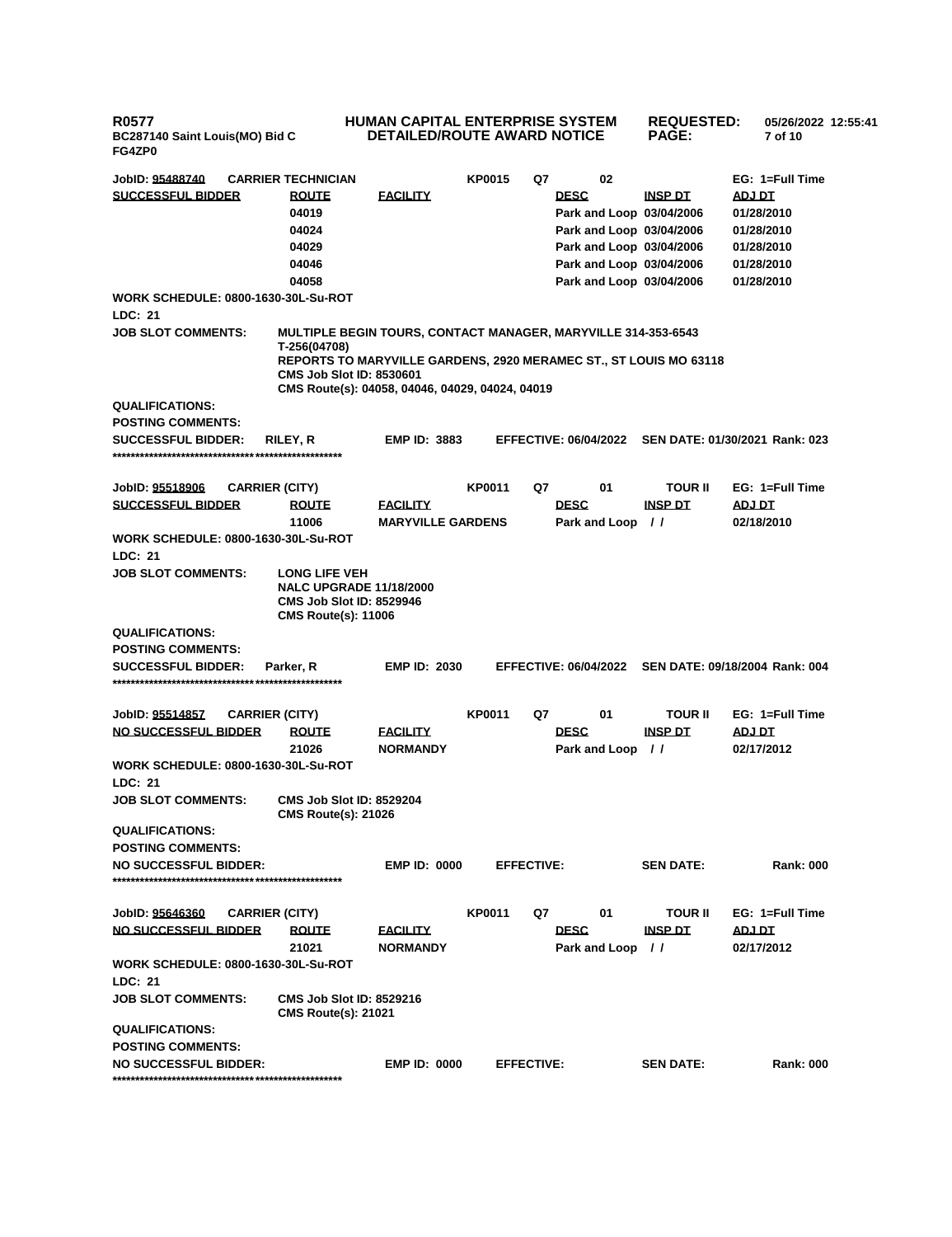| <b>R0577</b><br>BC287140 Saint Louis(MO) Bid C<br>FG4ZP0 |                                                               | <b>HUMAN CAPITAL ENTERPRISE SYSTEM</b><br><b>DETAILED/ROUTE AWARD NOTICE</b> |               |    |                                     | <b>REQUESTED:</b><br><b>PAGE:</b> | 05/26/2022 12:55:41<br>8 of 10                       |
|----------------------------------------------------------|---------------------------------------------------------------|------------------------------------------------------------------------------|---------------|----|-------------------------------------|-----------------------------------|------------------------------------------------------|
| JobID: 72158430                                          | <b>CARRIER (CITY)</b>                                         |                                                                              | <b>KP0011</b> | Q7 | 01                                  | <b>TOUR II</b>                    | EG: 1=Full Time                                      |
| <b>SUCCESSFUL BIDDER</b>                                 | <b>ROUTE</b>                                                  | <b>FACILITY</b>                                                              |               |    | <b>DESC</b>                         | <b>INSP DT</b>                    | ADJ DT                                               |
|                                                          | 37017                                                         | <b>NORTH COUNTY</b>                                                          |               |    | Park and Loop 09/14/2019            |                                   | 11/06/2019                                           |
| <b>WORK SCHEDULE: 0800-1630-30L-Su-ROT</b>               |                                                               |                                                                              |               |    |                                     |                                   |                                                      |
| LDC: 21                                                  |                                                               |                                                                              |               |    |                                     |                                   |                                                      |
| <b>JOB SLOT COMMENTS:</b>                                |                                                               |                                                                              |               |    |                                     |                                   |                                                      |
| <b>QUALIFICATIONS:</b>                                   |                                                               |                                                                              |               |    |                                     |                                   |                                                      |
| <b>POSTING COMMENTS:</b>                                 |                                                               |                                                                              |               |    |                                     |                                   |                                                      |
| <b>SUCCESSFUL BIDDER:</b>                                | Russell, J                                                    | <b>EMP ID: 8805</b>                                                          |               |    |                                     |                                   | EFFECTIVE: 06/04/2022 SEN DATE: 11/24/2018 Rank: 001 |
|                                                          |                                                               |                                                                              |               |    |                                     |                                   |                                                      |
| JobID: 95855496                                          | <b>CARRIER (CITY)</b>                                         |                                                                              | <b>KP0011</b> | Q7 | 01                                  | <b>TOUR II</b>                    | EG: 1=Full Time                                      |
| <b>SUCCESSFUL BIDDER</b>                                 | <b>ROUTE</b>                                                  | <b>FACILITY</b>                                                              |               |    | <b>DESC</b>                         | <b>INSP DT</b>                    | <b>ADJ DT</b>                                        |
|                                                          | 37098                                                         | <b>NORTH COUNTY</b>                                                          |               |    | Park and Loop 09/14/2019            |                                   | 11/06/2019                                           |
| WORK SCHEDULE: 0800-1630-30L-Su-ROT                      |                                                               |                                                                              |               |    |                                     |                                   |                                                      |
| LDC: 21                                                  |                                                               |                                                                              |               |    |                                     |                                   |                                                      |
| <b>JOB SLOT COMMENTS:</b>                                | <b>CMS Job Slot ID: 8529600</b><br><b>CMS Route(s): 37098</b> |                                                                              |               |    |                                     |                                   |                                                      |
| <b>QUALIFICATIONS:</b>                                   |                                                               |                                                                              |               |    |                                     |                                   |                                                      |
| <b>POSTING COMMENTS:</b>                                 |                                                               |                                                                              |               |    |                                     |                                   |                                                      |
| <b>SUCCESSFUL BIDDER:</b>                                | SHAW, C                                                       | <b>EMP ID: 6710</b>                                                          |               |    | <b>EFFECTIVE: 06/04/2022</b>        |                                   | SEN DATE: 06/19/2021 Rank: 013                       |
|                                                          |                                                               |                                                                              |               |    |                                     |                                   |                                                      |
| JobID: 72969653<br><b>SUCCESSFUL BIDDER</b>              | <b>CARRIER TECHNICIAN</b>                                     |                                                                              | <b>KP0015</b> | Q7 | 02                                  | <b>TOUR II</b>                    | EG: 1=Full Time                                      |
|                                                          | <b>ROUTE</b><br>32009                                         | <b>FACILITY</b><br><b>OLIVETTE</b>                                           |               |    | <b>DESC</b><br><b>Dismount</b>      | <b>INSP DT</b><br>09/14/2019      | <u>ADJ DT</u><br>11/06/2019                          |
|                                                          | 32013                                                         | <b>OLIVETTE</b>                                                              |               |    | <b>Dismount</b>                     | 09/14/2019                        | 11/06/2019                                           |
|                                                          | 32014                                                         | <b>OLIVETTE</b>                                                              |               |    | <b>Curbline</b>                     | 09/14/2019                        | 11/06/2019                                           |
|                                                          |                                                               |                                                                              |               |    | <b>Motorized</b>                    |                                   |                                                      |
|                                                          | 32005                                                         | <b>OLIVETTE</b>                                                              |               |    | <b>Curbline</b><br><b>Motorized</b> | 09/14/2019                        | 11/06/2019                                           |
| <b>WORK SCHEDULE: 0730-1600-30L-Su-ROT</b><br>LDC: 21    |                                                               |                                                                              |               |    |                                     |                                   |                                                      |
| <b>JOB SLOT COMMENTS:</b><br><b>QUALIFICATIONS:</b>      |                                                               | U-253 (32708) 32009, 32013, 23014, 32005 & 30015 @ University City           |               |    |                                     |                                   |                                                      |
| <b>POSTING COMMENTS:</b>                                 |                                                               |                                                                              |               |    |                                     |                                   |                                                      |
| <b>SUCCESSFUL BIDDER:</b>                                | <b>CROCKETT, A</b>                                            | <b>EMP ID: 7827</b>                                                          |               |    | <b>EFFECTIVE: 06/04/2022</b>        |                                   | SEN DATE: 09/20/2014 Rank: 025                       |
| JobID: 95499597                                          | <b>CARRIER (CITY)</b>                                         |                                                                              | <b>KP0011</b> | Q7 | 01                                  | <b>TOUR II</b>                    | EG: 1=Full Time                                      |
| <b>SUCCESSFUL BIDDER</b>                                 | <b>ROUTE</b>                                                  | <b>FACILITY</b>                                                              |               |    | <b>DESC</b>                         | <b>INSP DT</b>                    | <b>ADJ DT</b>                                        |
|                                                          | 26093                                                         | <b>SAPPINGTON</b>                                                            |               |    | <b>Curbline</b><br><b>Motorized</b> | 05/14/2012                        | 07/19/2012                                           |
| <b>WORK SCHEDULE: 0800-1630-30L-Su-ROT</b>               |                                                               |                                                                              |               |    |                                     |                                   |                                                      |
| LDC: 21                                                  |                                                               |                                                                              |               |    |                                     |                                   |                                                      |
| <b>JOB SLOT COMMENTS:</b>                                | <b>CMS Job Slot ID: 8530194</b><br><b>CMS Route(s): 26093</b> |                                                                              |               |    |                                     |                                   |                                                      |
| <b>QUALIFICATIONS:</b>                                   |                                                               |                                                                              |               |    |                                     |                                   |                                                      |
| <b>POSTING COMMENTS:</b>                                 |                                                               |                                                                              |               |    |                                     |                                   |                                                      |
| <b>SUCCESSFUL BIDDER:</b>                                | Crumer, D                                                     | <b>EMP ID: 8574</b>                                                          |               |    |                                     |                                   | EFFECTIVE: 06/04/2022 SEN DATE: 05/02/2003 Rank: 001 |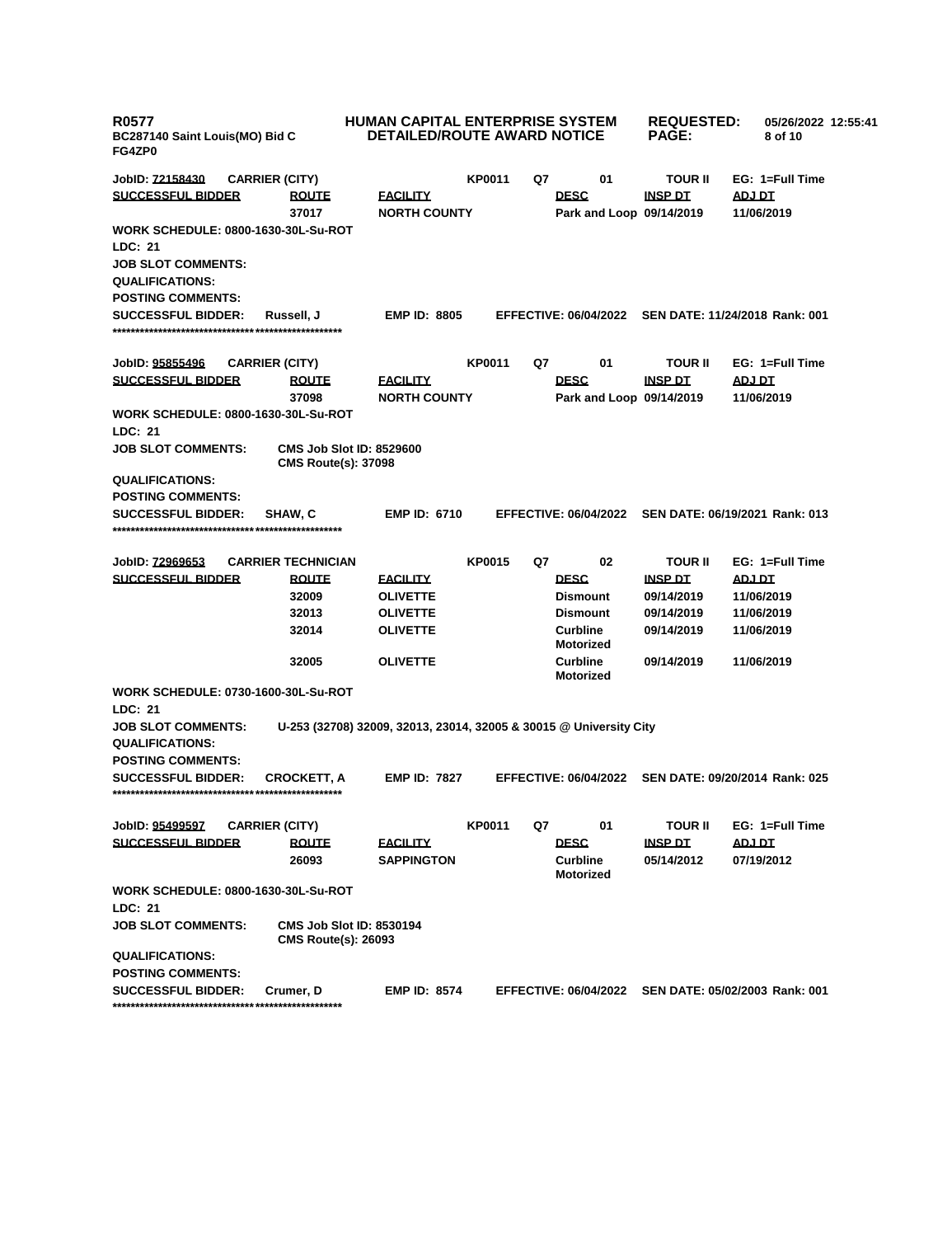| <b>R0577</b><br>BC287140 Saint Louis(MO) Bid C<br>FG4ZP0     |                                                                                                                                                                                                              | <b>HUMAN CAPITAL ENTERPRISE SYSTEM</b><br><b>DETAILED/ROUTE AWARD NOTICE</b> |                   |    | <b>REQUESTED:</b><br><b>PAGE:</b> | 05/26/2022 12:55:41<br>9 of 10 |                                                      |
|--------------------------------------------------------------|--------------------------------------------------------------------------------------------------------------------------------------------------------------------------------------------------------------|------------------------------------------------------------------------------|-------------------|----|-----------------------------------|--------------------------------|------------------------------------------------------|
| JobID: 71271665                                              | <b>CARRIER (CITY)</b>                                                                                                                                                                                        |                                                                              | <b>KP0011</b>     | Q7 | 01                                | TOUR II                        | EG: 1=Full Time                                      |
| <b>SUCCESSFUL BIDDER</b>                                     | <b>ROUTE</b>                                                                                                                                                                                                 | <b>EACILITY</b>                                                              |                   |    | <b>DESC</b>                       | <b>INSP DT</b>                 | ADJ DT                                               |
|                                                              | 39041                                                                                                                                                                                                        | <b>SOUTHWEST</b>                                                             |                   |    | Park and Loop 05/15/2006          |                                | 02/24/2012                                           |
| <b>WORK SCHEDULE: 0800-1630-30L-Su-ROT</b><br><b>LDC: 21</b> |                                                                                                                                                                                                              |                                                                              |                   |    |                                   |                                |                                                      |
| <b>JOB SLOT COMMENTS:</b>                                    | <b>CMS Job Slot ID: 8530406</b><br><b>CMS Route(s): 39041</b>                                                                                                                                                |                                                                              |                   |    |                                   |                                |                                                      |
| <b>QUALIFICATIONS:</b>                                       |                                                                                                                                                                                                              |                                                                              |                   |    |                                   |                                |                                                      |
| <b>POSTING COMMENTS:</b>                                     |                                                                                                                                                                                                              |                                                                              |                   |    |                                   |                                |                                                      |
| <b>SUCCESSFUL BIDDER:</b>                                    | <b>GRAY.B</b>                                                                                                                                                                                                | <b>EMP ID: 1736</b>                                                          |                   |    | <b>EFFECTIVE: 06/04/2022</b>      |                                | SEN DATE: 04/23/2022 Rank: 015                       |
|                                                              |                                                                                                                                                                                                              |                                                                              |                   |    |                                   |                                |                                                      |
|                                                              |                                                                                                                                                                                                              |                                                                              |                   |    |                                   |                                |                                                      |
| JobID: 95523007                                              | <b>CARRIER (CITY)</b>                                                                                                                                                                                        |                                                                              | <b>KP0011</b>     | Q7 | 01                                | TOUR II                        | EG: 1=Full Time                                      |
| <b>NO SUCCESSFUL BIDDER</b>                                  | <b>ROUTE</b>                                                                                                                                                                                                 | <b>FACILITY</b>                                                              |                   |    | <b>DESC</b>                       | <b>INSP DT</b>                 | <u>ADJ DT</u>                                        |
|                                                              | 09004                                                                                                                                                                                                        | <b>SOUTHWEST</b>                                                             |                   |    | Park and Loop 05/06/2006          |                                | 02/24/2012                                           |
| <b>WORK SCHEDULE: 0800-1630-30L-Su-ROT</b><br>LDC: 21        |                                                                                                                                                                                                              |                                                                              |                   |    |                                   |                                |                                                      |
| <b>JOB SLOT COMMENTS:</b>                                    | <b>POSTAL VAN</b><br><b>CMS Job Slot ID: 8529982</b>                                                                                                                                                         |                                                                              |                   |    |                                   |                                |                                                      |
| <b>QUALIFICATIONS:</b>                                       | <b>CMS Route(s): 09004</b><br><b>VALID STATE DRIVER'S LICENSE</b><br><b>OTHER VEHICLE</b>                                                                                                                    |                                                                              |                   |    |                                   |                                |                                                      |
| <b>POSTING COMMENTS:</b>                                     |                                                                                                                                                                                                              |                                                                              |                   |    |                                   |                                |                                                      |
| <b>NO SUCCESSFUL BIDDER:</b>                                 |                                                                                                                                                                                                              | <b>EMP ID: 0000</b>                                                          | <b>EFFECTIVE:</b> |    |                                   | <b>SEN DATE:</b>               | <b>Rank: 000</b>                                     |
|                                                              |                                                                                                                                                                                                              |                                                                              |                   |    |                                   |                                |                                                      |
|                                                              |                                                                                                                                                                                                              |                                                                              |                   |    |                                   |                                |                                                      |
| JobID: 95505028                                              | <b>CARRIER (CITY)</b>                                                                                                                                                                                        |                                                                              | KP0011            | Q7 | 01                                | TOUR II                        | EG: 1=Full Time                                      |
| <b>SUCCESSFUL BIDDER</b>                                     | <b>ROUTE</b>                                                                                                                                                                                                 | <b>FACILITY</b>                                                              |                   |    | <b>DESC</b>                       | <b>INSP DT</b>                 | <u>ADJ DT</u>                                        |
|                                                              | 30004                                                                                                                                                                                                        | UNIVERSITY CITY                                                              |                   |    | Park and Loop 09/27/2008          |                                | 02/25/2010                                           |
| <b>WORK SCHEDULE: 0800-1630-30L-Su-ROT</b>                   |                                                                                                                                                                                                              |                                                                              |                   |    |                                   |                                |                                                      |
| LDC: 21                                                      |                                                                                                                                                                                                              |                                                                              |                   |    |                                   |                                |                                                      |
| <b>JOB SLOT COMMENTS:</b>                                    | <b>CMS Job Slot ID: 8529617</b><br><b>CMS Route(s): 30004</b>                                                                                                                                                |                                                                              |                   |    |                                   |                                |                                                      |
| <b>QUALIFICATIONS:</b>                                       |                                                                                                                                                                                                              |                                                                              |                   |    |                                   |                                |                                                      |
| <b>POSTING COMMENTS:</b>                                     |                                                                                                                                                                                                              |                                                                              |                   |    |                                   |                                |                                                      |
| <b>SUCCESSFUL BIDDER:</b>                                    | <b>BROWN, Y</b>                                                                                                                                                                                              | <b>EMP ID: 8407</b>                                                          |                   |    |                                   |                                | EFFECTIVE: 06/04/2022 SEN DATE: 10/12/2019 Rank: 002 |
| JobID: 95473239                                              | <b>CARRIER (CITY)</b>                                                                                                                                                                                        |                                                                              | KP0011            | Q7 | 01                                | TOUR II                        | EG: 1=Full Time                                      |
| <b>SUCCESSFUL BIDDER</b>                                     | <b>ROUTE</b>                                                                                                                                                                                                 | <b>FACILITY</b>                                                              |                   |    | <b>DESC</b>                       | <b>INSP DT</b>                 | ADJ DT                                               |
|                                                              | 12068                                                                                                                                                                                                        | <b>FREDERICK N WEATHERS</b>                                                  |                   |    | Park and Loop 09/28/2019          |                                | 01/15/2020                                           |
| WORK SCHEDULE: 0800-1630-30L-Su-ROT                          |                                                                                                                                                                                                              |                                                                              |                   |    |                                   |                                |                                                      |
| LDC: 21                                                      |                                                                                                                                                                                                              |                                                                              |                   |    |                                   |                                |                                                      |
| <b>JOB SLOT COMMENTS:</b>                                    | LONG LIFE VEH.<br><b>NALC UPGRADE 11/18/2000</b><br><b>CMS Job Slot ID: 8529260</b><br><b>CMS Route(s): 12068</b><br>This Position reports to the Weathers Station<br>3415 N Kingshighway St Louis MO 63115. |                                                                              |                   |    |                                   |                                |                                                      |
| <b>QUALIFICATIONS:</b>                                       |                                                                                                                                                                                                              |                                                                              |                   |    |                                   |                                |                                                      |
| <b>POSTING COMMENTS:</b>                                     |                                                                                                                                                                                                              |                                                                              |                   |    |                                   |                                |                                                      |
| <b>SUCCESSFUL BIDDER:</b>                                    | JOHNSON, J                                                                                                                                                                                                   | <b>EMP ID: 7899</b>                                                          |                   |    | <b>EFFECTIVE: 06/04/2022</b>      |                                | SEN DATE: 10/24/2020 Rank: 023                       |